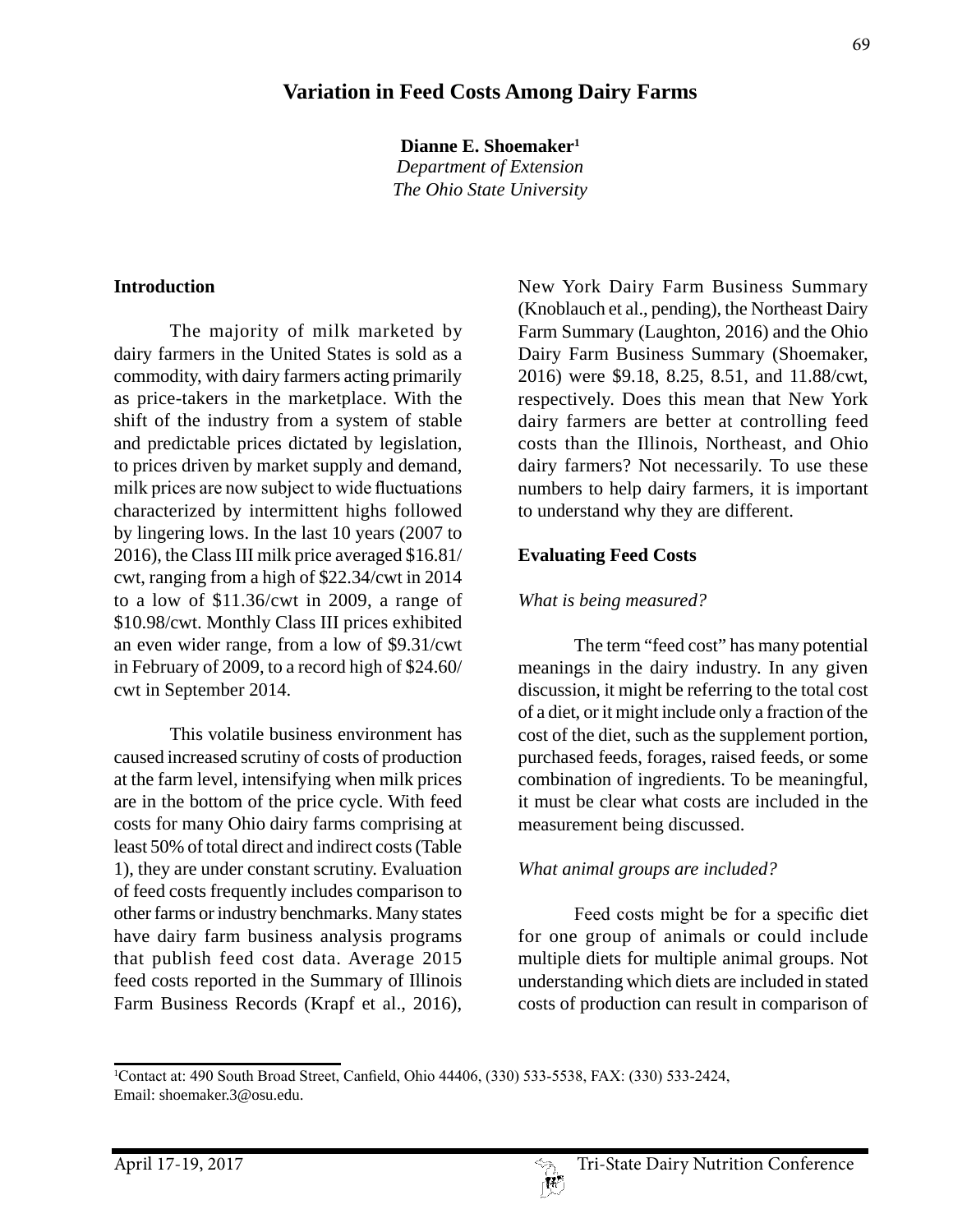one farm's total feed cost to another farm's cost of feeding lactating cows, resulting in frustration and potentially bad decisions for all involved. In the Illinois, New York, Northeast, and Ohio dairy summaries, reported feed costs represent all feeds fed to the adult and replacement animals by the farms. However, it should be noted that in the case of animals that are provided feed through a custom raising arrangement, that animal group's feed costs are most likely included in the total cost of production as a contract production expense but not as part of the total feed cost.

## *How are costs measured?*

When a nutritionist formulates a diet, the cost of the diet should also be calculated. How should the feed ingredients be valued? Purchased feeds are the most straightforward and should be valued at their purchase price plus any associated transportation and storage costs. If the diet includes forages or grains grown on the farm, how should those feeds be valued? There are 3 options. Raised feed can be valued at the farm's cost of producing the feed ingredient, they can be valued at a local market price, or they can be valued at a number that represents neither. If the feeds are valued at the farm's cost of production, is it a cash cost of production, an accrual adjusted direct cost, or a total cost of production (accrual adjusted direct and indirect costs) with or without a charge for the value of labor and management? While cash costs of production (typically seed, fertilizer, chemicals, and perhaps other crop supplies) are more readily available, they will under-represent the actual cost of the feed. When market prices are used to value homegrown feeds, they are highly likely to under or overstate the farm's true cost of production. When randomly picking a number to represent an ingredient cost, the resulting feed cost has no value and can harm the farm's ability to make effective management decisions.

These are very important decisions as trying to compare feed costs within and between farms will only be useful if comparisons are made using similarly calculated costs. Valuation of feeds explains some of the differences in feed costs reported by the different summaries. It is important to understand how each state gathers and summarizes information so that comparisons between summaries or with other farm's data is done using costs calculated the same way, or at least recognizing and adjusting for the differences.

Illinois, New York, Northeast, and Ohio summaries report feed costs using accrualadjusted expenses, meaning the total cost for an expense item is included, not just the cash paid in the reporting year. For example, all seed costs for corn harvested in 2015 would be charged to the corn enterprise whether they were prepaid in 2014, paid in 2015, or not paid until 2016 (or a combination thereof). Only including cash paid in the production year being evaluated can be very misleading and lead to over or under-stating actual production costs.

#### *How state summaries report feed costs*

The Illinois Farm Business Records Summary reports dairy farm data broken out by herd size (Table 2). From 2011 to 2015, data was reported for herds with 40 to 79 cows and herds with 80 or more cows. Their feed cost per hundredweight calculation includes purchased feed at purchase price. All raised feed is valued at a set market price per unit representative of Illinois markets. While this method allows a "level playing field" comparison among farms, it does not give participating farms a true cost of production based on their ability, or lack of ability, to grow quality dairy feeds costeffectively. It is also easier than calculating the cost of production for homegrown feeds.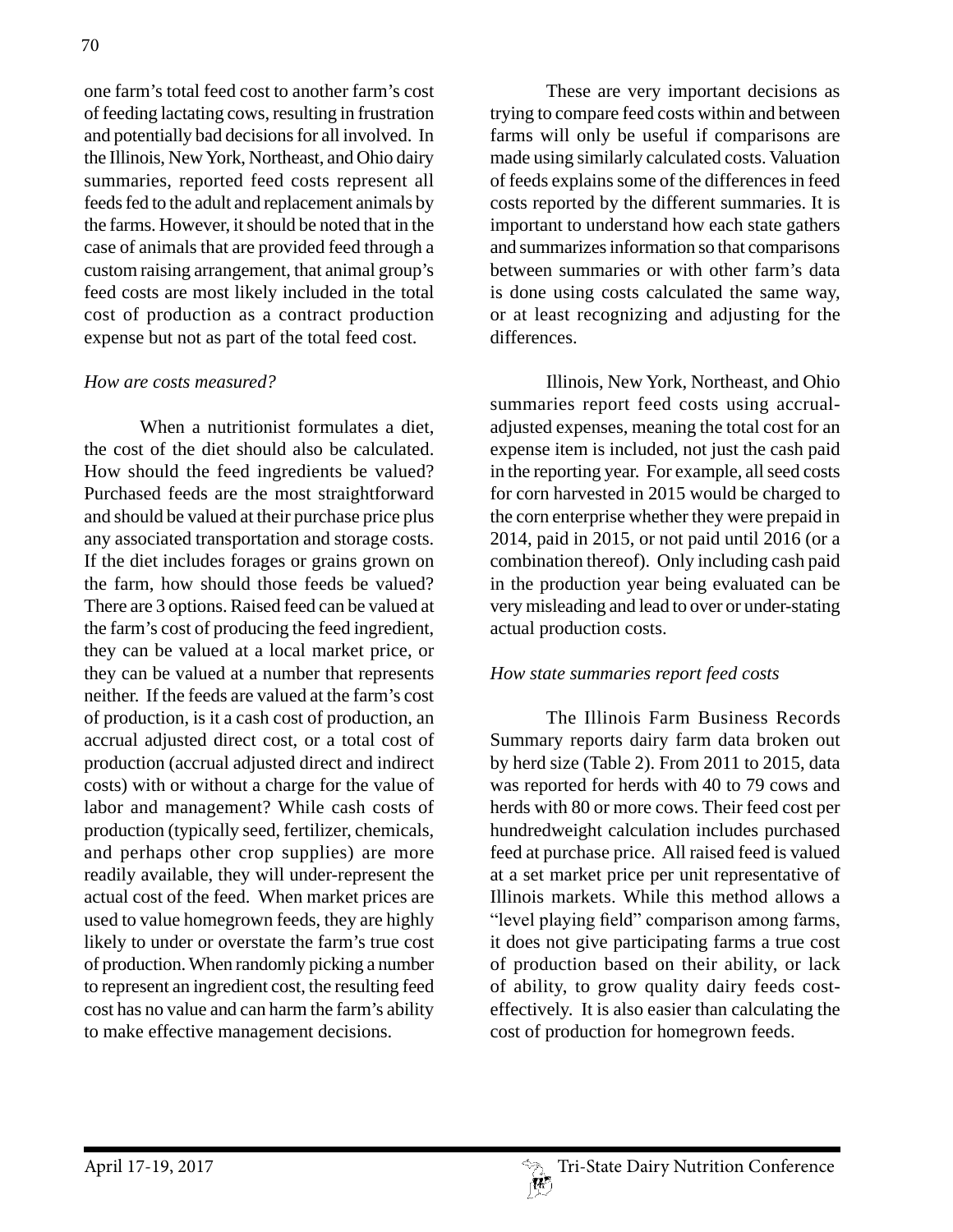Cornell publishes several New York dairy farm business summaries, including a summary of all farms and a summary of large herd farms with 300 or more cows. Within summaries, data are broken down by profitability group. The summary of all farms reports average data for all farms and for the high 10%, while the summary for farms with 300 cows or more includes averages for all farms and for the high 20% of farms. High performing farms are sorted by rate of return to all assets without appreciation (Table 3). New York feed costs include dairy grain and concentrate, purchased dairy roughage, purchased non-dairy feeds (heifers and dry cows), fertilizer, lime, seed, spray, and other crop supplies. New York's reported feed costs do not include a charge for crop related machinery, labor, and other costs of producing crops.

The Northeast Farm Business Summary reports data for all farms and for the high 25% of farms sorted by rate of return on assets (Table 3). Their feed cost calculation includes purchased feed, seed, plants, fertilizer, chemicals, and spray. Like the New York data, the Northeast summary data does not include the total costs of crop production.

The Ohio feed costs are the most representative of total feed costs of all the states. Data are reported for all herds and for the high 20% sorted by net return per cow (Table 3). Purchased feed is included at purchase price. All raised feed is included at total cost of production including direct and overhead costs, as well as a return to the farm's labor and management. Direct costs include seed, fertilizer, chemicals, crop insurance, drying, storage, fuel and oil, repairs, custom hire, hired labor, land rent, machinery leases, operating interest, and miscellaneous expenses. Overhead costs include farm insurance, property taxes, utilities, dues and professional fees, machinery, and building depreciation expenses.

Ohio's feed costs also capture the cost of shrink as the amounts of feed fed are calculated for each feed as follows: Feed Fed  $=$  Beginning Inventory  $+$  Quantity Purchased + Quantity Raised – Quantity Sold – Ending Inventory. While any feeds purchased are valued at the purchase cost, the amount that was raised will be valued at the total cost of production divided by the amount fed. If shrink is an issue before feeding, the total volume of feed fed will have a higher cost per unit as the total costs of production will be divided among the volume of the crop actually making it into the inventory as raised feed. If shrink is an issue between storage and the bunk, the cows will be charged for volume of feed that was available to be fed, whether they actually received and ate it or it was lost to shrink before they were able to consume it. It is important that farms carefully track yields and take accurate inventories for the beginning and ending inventories.

# *Impact on profitability*

There is not a specific feed cost benchmark that will guarantee a farm's profitability. With total feed costs averaging 50% or more of total direct and indirect costs of production (Table 1), feed costs should be evaluated in the context of the dairy enterprise's profitability (Figure 1). While there is a trend indicating that lower feed costs are related to increased net returns, lower feed costs do not guarantee profitability. Ohio's feed cost averaged \$11.88/cwt of milk in 2015 (37 conventional and 3 organic herds); it is important to note that achieving a feed cost at or below the average does not guarantee that a farm will achieve a high or even a positive net return per cow. Each diamond in Figure 1 represents one of the 37 conventional dairy farms participating in the 2015 analysis program. There were 8 farms with a feed cost near \$11.50/ cwt. Three of the farms experienced a negative net return per cow, while 5 realized positive net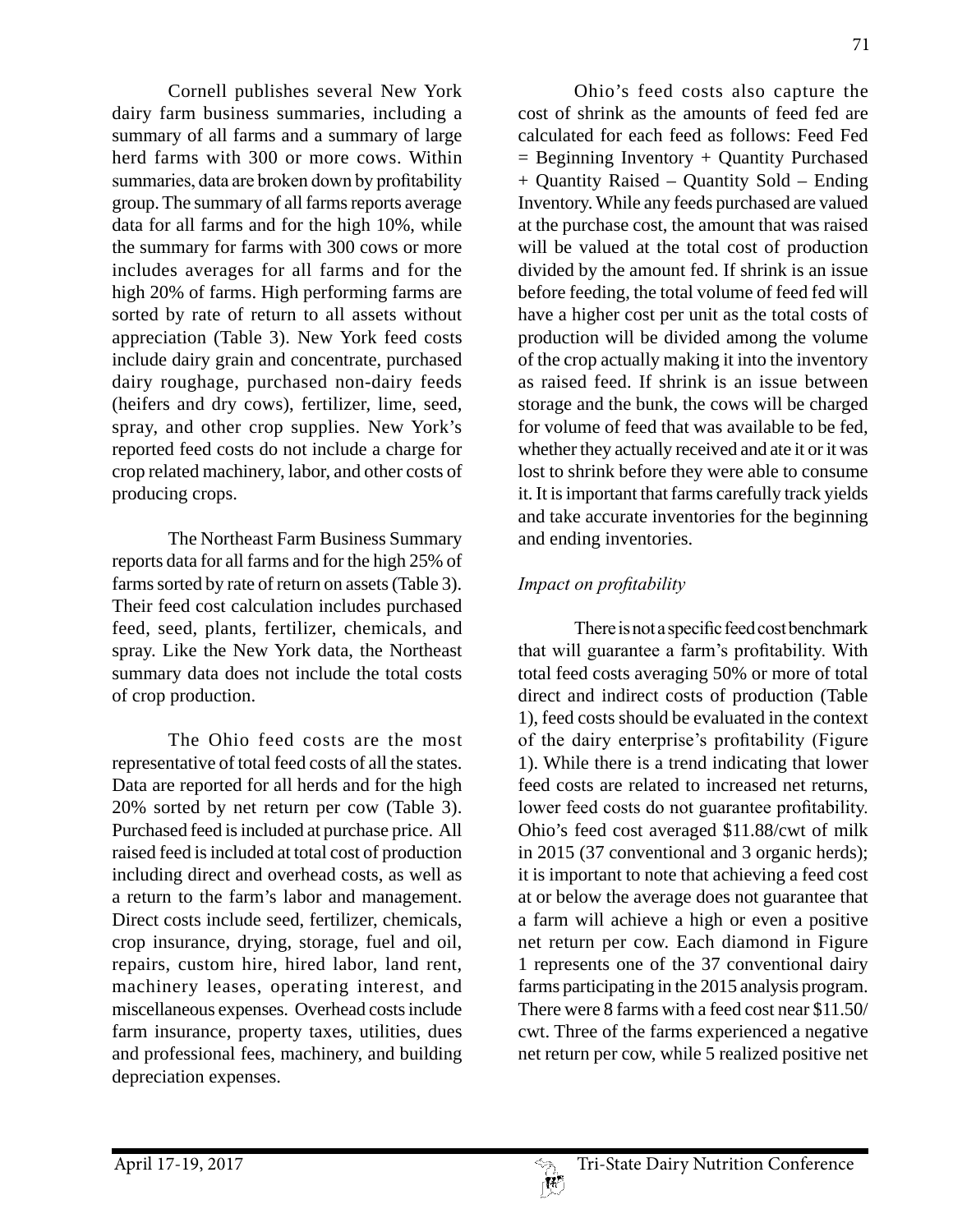returns ranging from less than \$200 to around \$650 per cow. The same is true if we look at farms with a positive net return per cow. Five farms achieved a net return between \$250 to \$300 per cow. There was a difference of more than \$5/cwt in these farms' total feed costs, ranging from \$11.50 to 16.90/cwt.

## **Conclusions**

Today's dairy farms are operating in a volatile marketplace. The bottom line for a dairy enterprise is the net return generated per cow (Table 4). Feed costs make up at least half of the total direct and indirect costs of producing milk on most dairy farms and have the single biggest impact on net return per cow. Because feed costs are a major production cost, monitor it regularly, compare to goals, and evaluate at least once a year in relationship to the profitability of the dairy enterprise. Care should be taken when calculating ration costs and feed costs and comparing with benchmarks or other farms' performance. These comparisons are very useful if it is clearly understood what diets and animal groups are included in the feed cost calculations and how costs are determined for both purchased and raised feeds. Making comparisons and management decisions without clear knowledge of these factors can lead to wasted time and poor results. An individual farm's participation in farm business analysis programs provides excellent data for monitoring and comparison as all participating farms' costs are calculated in the same manner.

## **References**

Karszes, J., W.A. Knoblauch, and C. Dymond. 2016, 2015, 2014, 2013. Dairy Farm Business Summary, New York Large Herd Farms, 300 Cows or Larger, 2015, 2014, 2013, 2012. Extension Bulletin. Cornell University.

Karszes, J., W.A. Knoblauch, L. Putnam, and C. Dymond. 2012. Dairy Farm Business Summary, New York Large Herd Farms, 300 Cows or Larger, 2011. Extension Bulletin. Cornell University.

Knoblauch, W.A., C. Dymond, and J. Karszes. Pending. Dairy Farm Management Business Summary, New York State, 2015. Research Bulletin. Cornell University.

Knoblauch, W.A., C. Dymond, and J. Karszes, R. Kimmich. 2015, 2014, 2013. Dairy Farm Management Business Summary, New York State, 2014, 2013, 2012. Research Bulletin. Cornell University.

Knoblauch, W.A., L.D. Putnam, J. Karszes, R. Overton, C. Dymond. 2012. Dairy Farm Management Business Summary, New York State, 2011. Research Bulletin. Cornell University.

Krapf, B.M., D.D. Raab, and B.L. Zwilling. 2016, 2014. Summary of Illinois Farm Business Records 2015, 2013. Extension C1388-16, University of Illinois. http://www.fbfm.org/ publications.asp

Laughton, C., 2016, 2015, 2014, 2013, 2012. Northeast Dairy Farm Summary 2015, 2014, 2013, 2012, 2011. Farm Credit East, ACA, and Yankee Farm Credit.

Shoemaker, D.E. 2016. Ohio Farm Business Summary Dairy Enterprise Analysis Including Benchmark Report 2015. The Ohio State University Extension. http://farmprofitability. osu.edu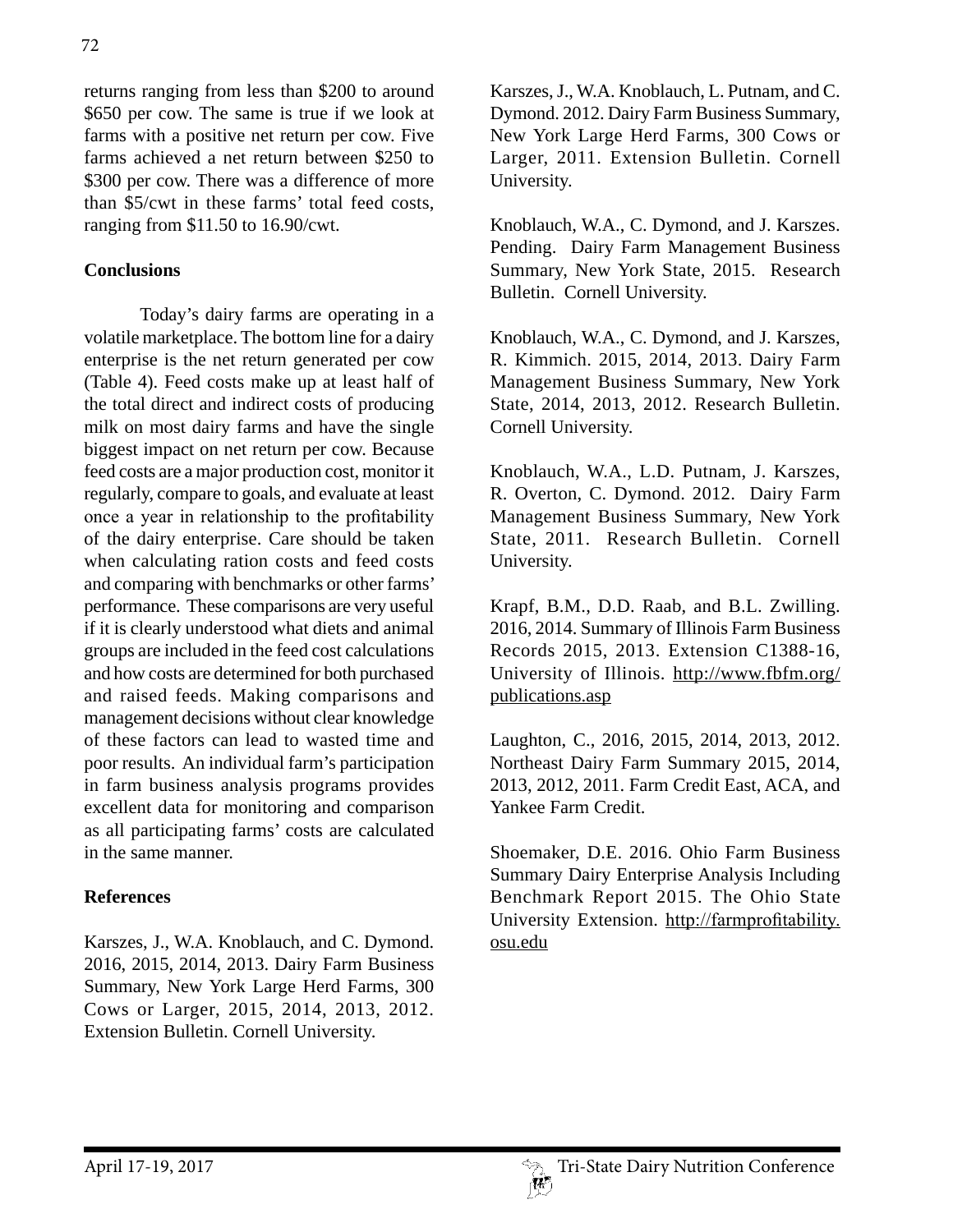Shoemaker, D.E., and E. Barrett. 2012. Ohio Farm Business Summary Dairy Enterprise Analysis Including Benchmark Report. 2011. The Ohio State University Extension. http:// farmprofitability.osu.edu

Shoemaker, D.E., and C. Shinn/Benton. 2015, 2014, 2013. Ohio Farm Business Summary Dairy Enterprise Analysis Including Benchmark Reports. 2014, 2013, 2012. The Ohio State University Extension. http://farmprofitability. osu.edu

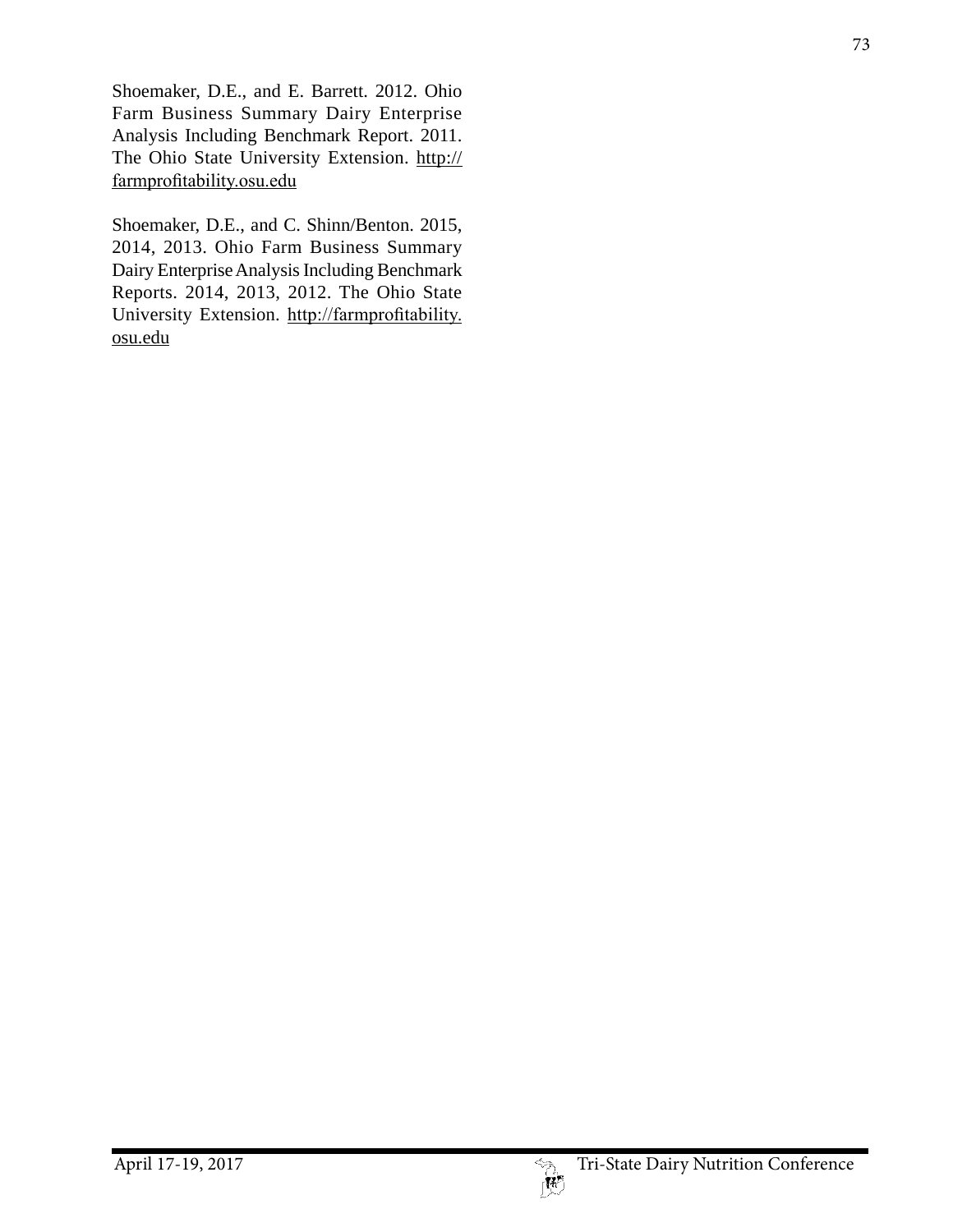|                                    |           | %Total               |          | % Total         |
|------------------------------------|-----------|----------------------|----------|-----------------|
|                                    | All Farms | Express <sup>3</sup> | High 20% | <b>Expenses</b> |
| Feed                               | \$11.88   | 55.46                | \$10.42  | 57.88           |
| Hired labor                        | 2.44      | 11.40                | 2.09     | 11.61           |
| Breeding fees                      | 0.41      | 1.91                 | 0.31     | 1.72            |
| Veterinary                         | 0.62      | 2.89                 | 0.49     | 2.72            |
| Supplies                           | 0.92      | 4.30                 | 0.62     | 3.44            |
| Contract production                | 0.20      | 0.93                 | 0.22     | 1.22            |
| Fuel and oil                       | 0.25      | 1.12                 | 0.23     | 1.28            |
| Repairs                            | 0.48      | 2.24                 | 0.24     | 1.33            |
| Custom hire                        | 0.69      | 3.22                 | 0.17     | 0.94            |
| <b>Utilities</b>                   | 0.48      | 2.24                 | 0.51     | 2.83            |
| Hauling and trucking               | 0.52      | 2.42                 | 0.46     | 2.55            |
| Marketing                          | 0.29      | 1.35                 | 0.28     | 1.55            |
| Bedding                            | 0.42      | 1.96                 | 0.40     | 2.22            |
| <b>Total Direct Expenses</b>       | \$19.60   |                      | \$16.42  |                 |
| Depreciation                       | 0.92      | 4.30                 | 0.95     | 5.27            |
| Interest                           | 0.38      | 1.77                 | 0.24     | 1.33            |
| Miscellaneous                      | 0.52      | 2.43                 | 0.38     | 2.11            |
| Total overhead expenses            | \$1.82    |                      | \$1.58   |                 |
| Total direct and overhead expenses | \$21.42   |                      | \$18.00  |                 |

**Table 1.** Average expenses (\$/cwt) and percent of total direct and indirect expenses, for 39 Ohio farms, and high  $20\%$ <sup>1</sup> of farms, Ohio,  $2015$ <sup>2</sup>.

1 Farms sorted by net return per cow.

2 Shoemaker, 2016.

3 Percent of total direct and overhead expenses.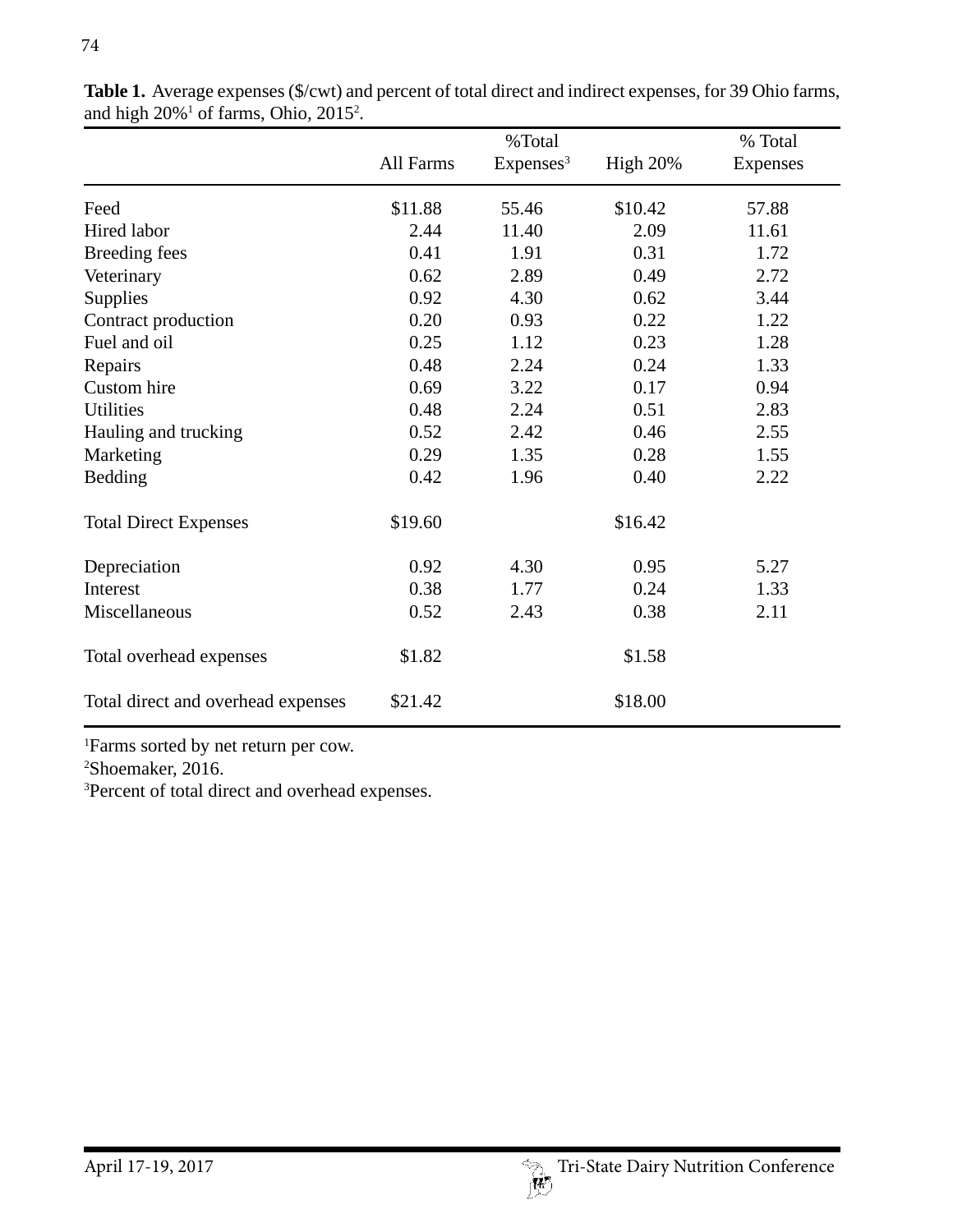| Year                                | 2011  |     |    | 2012 |    | 2013 |                                     | 2014  | 2015                                                                          |      | 5 Year Avg. |  |
|-------------------------------------|-------|-----|----|------|----|------|-------------------------------------|-------|-------------------------------------------------------------------------------|------|-------------|--|
| Herd size<br>(Cows)                 |       |     |    |      |    |      |                                     |       | 40 to 79 80+ 40 to 79 80+ 40 to 79 80+ 40 to 79 80+ 40 to 79 80+ 40 to 79 80+ |      |             |  |
| Number<br>of herds                  | 9     | 21  | 12 | 24   | 9  | 30   | 9                                   | 27    |                                                                               | 29   |             |  |
| Number<br>of cows                   | 62    | 231 | 64 | 232  | 69 | 210  | 64                                  | 217   | 58                                                                            | 210  |             |  |
| Feed cost<br>$(\frac{\sqrt{2}}{2})$ | 15.10 |     |    |      |    |      | 10.57 16.85 12.35 14.81 13.06 12.73 | 11.06 | -10.70                                                                        | 9.09 | 14.11 11.23 |  |

**Table 2.** Average dairy feed cost, number of herds, and average number of cows, 2011 to 2015, Illinois Farm Business Records<sup>1</sup>.

1 Krapf et al. (2016).

**Table 3**. Feed costs  $(\frac{C}{W})$  as reported by Ohio<sup>1</sup>, New York,<sup>2,3</sup> and Northeast<sup>4</sup> dairy farm business summaries, average of all herds, average of high performing herds, 5-year average, and average number of farms.

|                 | Ohio      |                    | New York<br>(All Farms) |             | New Y ork<br>$(>300 \text{ Cows})$ |             | Northeast |             |
|-----------------|-----------|--------------------|-------------------------|-------------|------------------------------------|-------------|-----------|-------------|
| Year            | All Farms | High<br>20%        | All Farms               | High<br>10% | All Farms                          | High<br>20% | All Farms | High<br>25% |
| 2015            | 11.88     | 10.24 <sup>5</sup> | 8.25                    | 7.55        | 8.24                               | 7.75        | 8.51      | 8.25        |
| 2014            | 13.03     | 11.36              | 9.12                    | 8.83        | 9.09                               | 8.80        | 9.54      | 8.88        |
| 2013            | 12.10     | 11.31              | 8.17                    | 7.59        | 8.89                               | 8.56        | 9.36      | 8.68        |
| 2012            | 11.78     | 10.45              | 8.52                    | 7.86        | 8.53                               | 8.01        | 9.01      | 8.42        |
| 2011            | 10.886    | $9.55^{6}$         | 7.62                    | 6.84        | 7.56                               | 7.19        | 8.07      | 7.52        |
| 5 year average  | 11.93     | 10.58              | 8.34                    | 7.73        | 8.46                               | 8.06        | 8.90      | 8.35        |
| Number of farms | 37        |                    | 174                     |             | 109                                |             | 481       |             |

1 Shoemaker et al. (2012 to 2015). High 20% sorted by net return per cow.

2 Knoblauch et al. (2012 to 2015). High 10% sorted by return on assets without appreciation.

<sup>3</sup>Karszes et al. (2012 to 2016). High 20% sorted by return on assets without appreciation.

4 Laughton et al. (2012 to 2016). High 25% sorted by return on assets without appreciation.

5 Conventional (non-organic) herds only.

6 Homegrown feeds valued at Ohio market prices.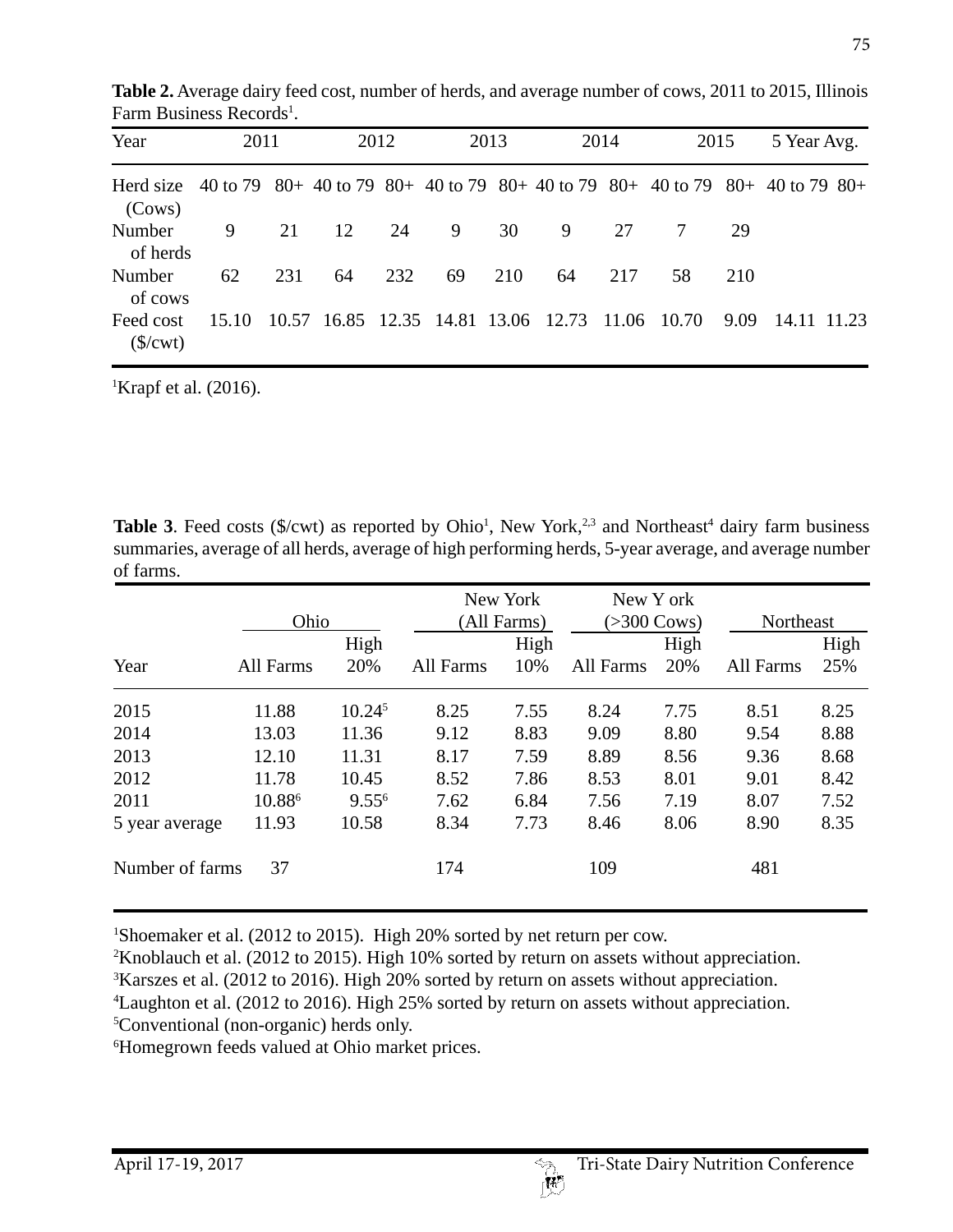| vi iuliis.              |           |             |                         |       |                                   |       |           |       |  |
|-------------------------|-----------|-------------|-------------------------|-------|-----------------------------------|-------|-----------|-------|--|
|                         |           |             | New York<br>(All Farms) |       | New York<br>$(>300 \text{ Cows})$ |       | Northeast |       |  |
|                         | Ohio      |             |                         | High  |                                   | High  | High      |       |  |
| Year                    | All Farms | High<br>20% | All Farms               | 10%   | All Farms                         | 20%   | All Farms | 25%   |  |
| 2015                    | 36        | 1,046       | 235                     | 833   | 227                               | 744   | 138       | 448   |  |
| 2014                    | 1,266     | 1,976       | 1,676                   | 2,330 | 1,701                             | 2,259 | 1,314     | 883   |  |
| 2013                    | 544       | 1,501       | 911                     | 1,488 | 915                               | 1,489 | 613       | 989   |  |
| 2012                    | 231       | 1,145       | 663                     | 1,273 | 669                               | 1,175 | 765       | 1,294 |  |
| 2011                    | 317       | 1,290       | 1,139                   | 1,834 | 1,207                             | 1,790 | 1,185     | 1,756 |  |
| 5 year average          | 479       | 1,392       | 925                     | 1,552 | 944                               | 1,491 | 803       | 1,274 |  |
| Average number of farms | 37        |             | 174                     |       | 109                               |       | 481       |       |  |

**Table 4.** Net Return (\$/cow) as reported by Ohio<sup>1</sup>, New York<sup>2</sup>, and Northeast<sup>3</sup> dairy farm business summaries, average of all herds, average of high performing herds, 5-year average, and average number of farms.

1 Shoemaker et al. (2012 to 2015). High 20% sorted by net return per cow.

 $2$ Knoblauch et al. (2012 to 2015). High 10% sorted by return on assets without appreciation.

<sup>3</sup>Karszes et al. (2012 to 2016). High 20% sorted by return on assets without appreciation.

4 Laughton et al. (2012 to 2016). High 25% sorted by return on assets without appreciation.